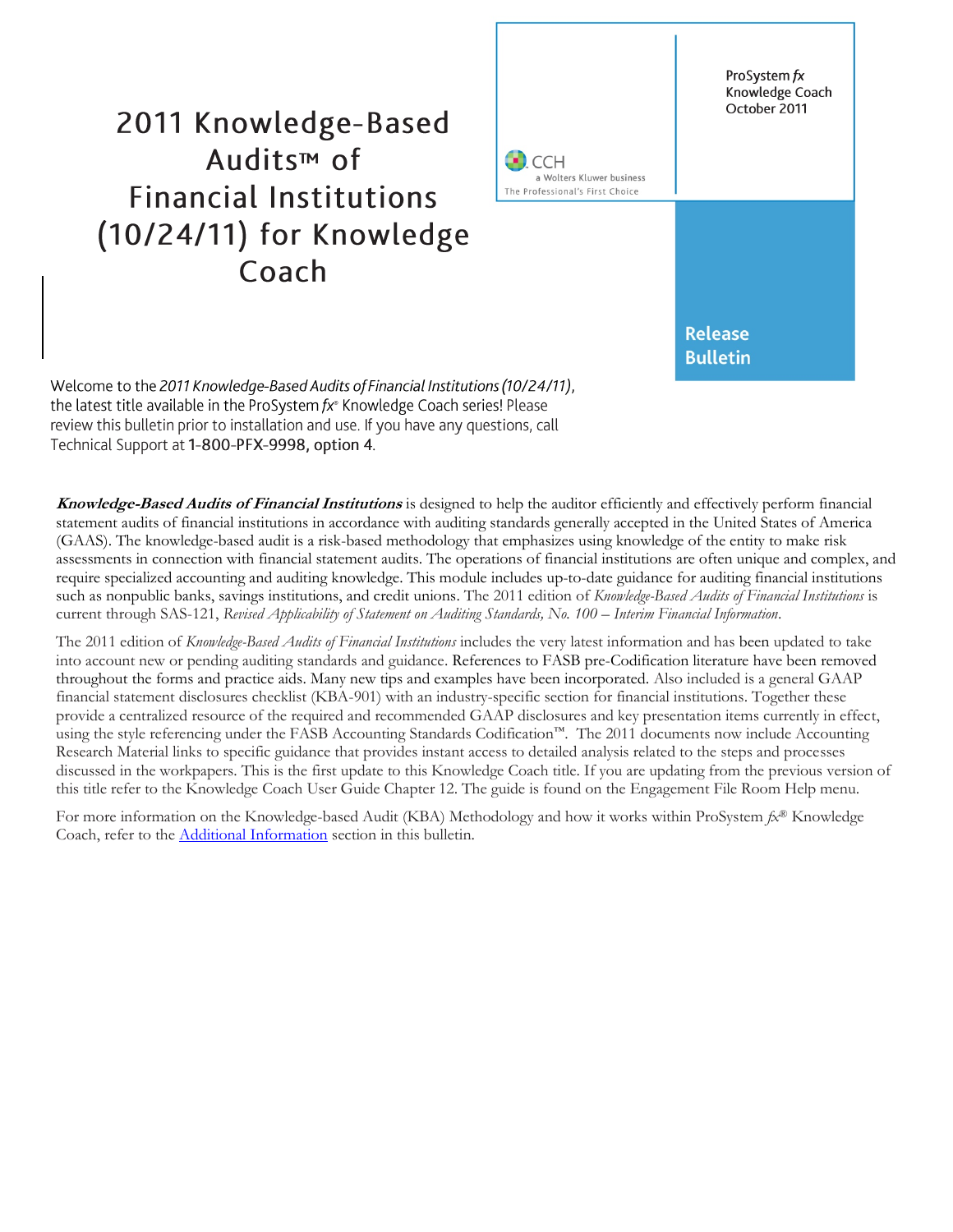# **WORKPAPER UPDATES AND ROLL FORWARD NOTES**

# Important Note for Customers Updating Binders from 2010 Knowledge Based Audits of Financial Institutions

You **must** install Knowledge Coach 1.8 or higher before updating to the 2011 Financial Institutions content. For more information on the Knowledge Coach 1.8, review the Release Notes and associated Knowledge Base article at the following link [http://support.cch.com/productsupport/solution.aspx?id=sw33821.](http://support.cch.com/productsupport/solution.aspx?id=sw33821) If you have not installed Knowledge Coach 1.8, make sure to update all related and independent workpapers at the same time.

# **General Roll Forward Note:**

You must be the current editor of all Knowledge Coach workpapers to update to the latest content during roll forward, and you must be the current editor upon opening the updated workpaper for the first time to ensure you see the updated workpaper.

# **Audit Programs (AUDs):**

- AUD-801 Audit Program: Cash through AUD-818 Audit Program: Share-Based Payments New steps added to include additional industry specific substantive procedures, as well as control testing steps.
- AUD-901 Subsequent Events New steps for reviewing disclosures related to subsequent events.
- $\bullet$  NEW AUD-905 Consideration of Omitted Procedures after the Report Date Designed to help the auditor consider and address the importance of omitted procedures that may have been necessary at the time of the audit; document procedures performed subsequent to the date of the audit report; determine the appropriate course of action in the circumstances; and document the auditor's conclusions.

# **Practice Aids (AIDs):**

- NEW AID-703 Control Testwork Template Designed to assist in performing tests of the operating effectiveness of internal controls.
- NEW AID-704 Summary Control Testing Plan Designed to aid in the documentation of the auditor's plan for testing the effectiveness of internal controls.

# Knowledge-Based Audit Documents (KBAs):

- KBA-103 Significant Matters Review of significant accounting estimates has been moved to a separate workpaper.
- NEW KBA-106 Review of Significant Estimates is a new foundation workpaper that has been designed to aid auditors in performing and documenting the review of significant estimates. Once your binder is rolled forward or updated, you will need to insert this workpaper into your binder.

: The Review of Significant Estimates table has moved from KBA-103 *Significant Matters* to the new workpaper KBA-106 *Review of Significant Estimates*. Content in the Review of Significant Estimates table will move from previous versions to the new table in KBA-106. To ensure data updates correctly, insert KBA-106 *Review of Significant Estimates* into your updated binder after roll forward.

- KBA-400 Understanding Internal Controls: Scoping and Mapping Includes updated instructions and tables; a new column has been added for indicating whether internal controls over financial reporting have been selected for testing operating effectiveness.
- KBA-502 Summary of Risk Assessments Includes updated instructions, and a new column has been added for indicating whether internal controls over financial reporting have been selected for testing operating effectiveness.
- KBA-901 Financial Statement Disclosures Checklist The disclosures checklist assists the auditor in ensuring that the client has properly reported, presented and disclosed its financial statement activity in accordance with GAAP. The checklist follows the FASB Accounting Standards Codification format and is current through March 31, 2011. An industry specific section for financial institutions has been included and is designed to supplement the presentation and disclosure requirements in the General U.S. GAAP Financial Statement Disclosures Checklist. This supplement serves as a means to document consideration of the specialized presentation and disclosure requirements for depository and lending institutions.

**Important:** If you are updating from the 2010 Knowledge-Based Audits <sup>TM</sup> of Financial Institutions, note that the formatting of the Disclosure checklist has changed. In the 2011 version, the checklist starts as a standard non-public commercial entity checklist and the Financial Institution specific information is included at the end of the document. Because of this format change, not all of you answers will be updated or roll forward. Please verify your answers are still correct after updating or rolling forward.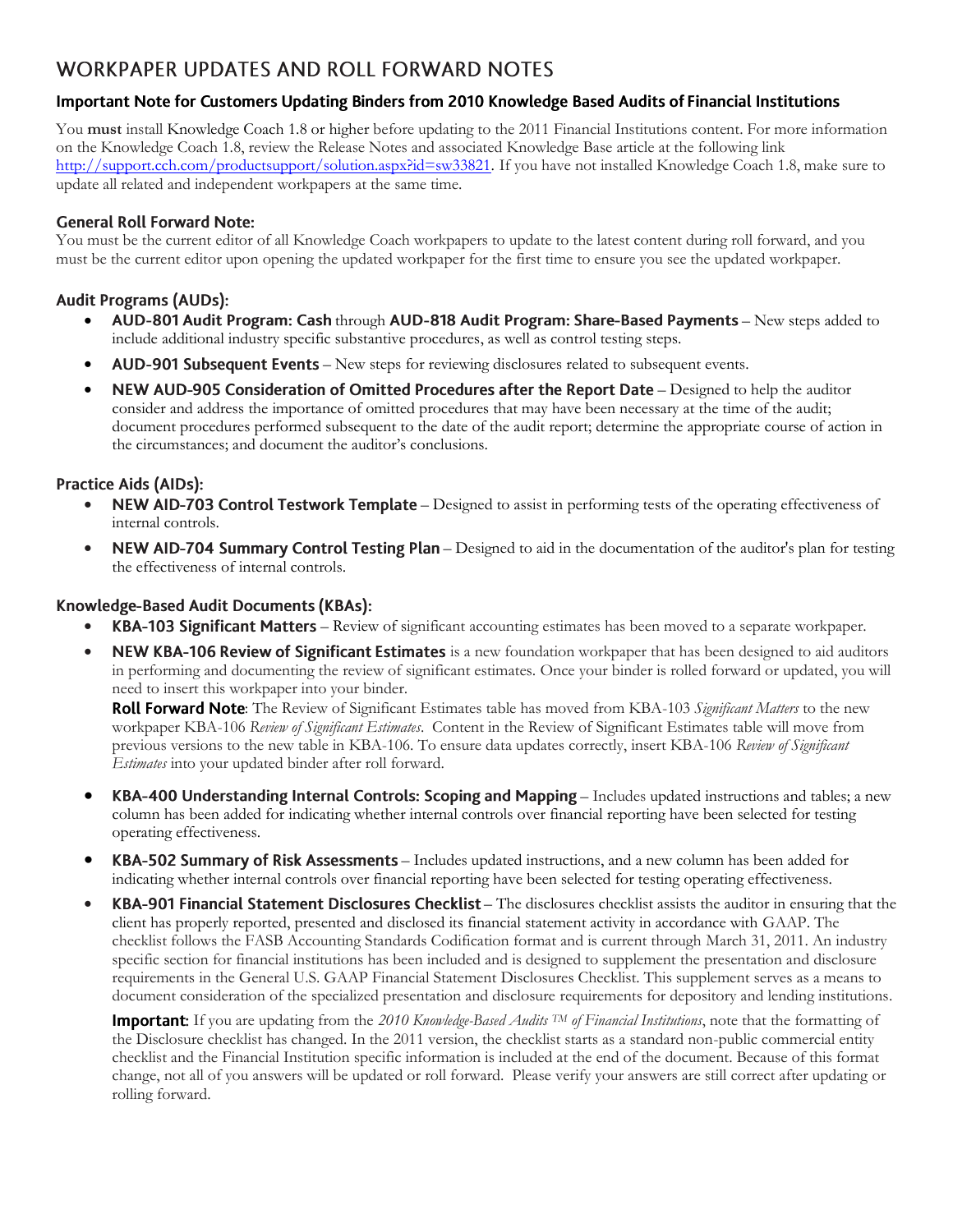# **Correspondence Documents (CORs):**

- **COR-205 Audit Engagement Letter** Updated to add "material weakness" to the language of the engagement letter and to provide appropriate verbiage for SAS-119 engagements.
- NEW COR-212 Communication with Predecessor Auditor prior to Client/Engagement Acceptance Sample letter from successor auditor to predecessor auditor requesting information regarding management's integrity, prior to making the client acceptance decision.
- NEW COR-213 Request from Client to Predecessor Auditor to Release Information to Successor Auditor-Sample letter from client to predecessor auditor asking them to release information and respond to successor auditor inquiries.
- **COR-901 Management Representation Letter** has been updated to reflect language contained in SAS-118, 119, and 120.

# **Auditor's Reports (RPTs):**

RPT-901 Unqualified Opinion: Single-Year Financial Statements through RPT-940 Disclaimer of Opinion: Separate Report on Supplementary Information in Relation to the Financial Statements as a Whole-Adverse Opinion on the Financial Statements - Updated throughout to remove references to pre-codification FAS statements; reflect changes in standards, where applicable; update or add new practice points addressing clarified standards; and add links to the corresponding guide, **Knowledge-Based Audits™ of Financial Institutions**.

# **Resource Documents (RESs):**

- RES-001 KBA Methodology Overview Updated to provide information regarding the Auditing Standards Board's Clarity Project and, where applicable, to reflect organizational and instructional changes.
- NEW RES-010 2011 Financial Institutions Title Overview for Knowledge Coach Users has been added as a reference document for the workpaper update information, along with list of related workpapers for the title.
- NEW RES-QCA Meeting Quality Control Standards Using KBA Audit Tools has been added as a reference document.

# In addition, forms and practice aids throughout have been updated to include new examples and tips and, where applicable, to take into account the following:

New literature, standards, and developments applicable to financial institutions and reflected in the following current audit and accounting guidance:

Statements on Auditing Standards (SASs):

- SAS-115 *Communicating Internal Control Related Matters Identified in an Audit*
- SAS-118 *Other Information in Documents Containing Audited Financial Statements*
- SAS-119 *Supplementary Information in Relation to the Financial Statements as a Whole*
- SAS-120 *Required Supplementary Information*
- SAS-121 *Revised Applicability of Statement on Auditing Standards, No. 100—Interim Financial Information*

AICPA Statement on Quality Control Standards No. 7, *A Firm's System of Quality Control*

ASU No. 2011-01, *Receivables (Topic 310)—Deferral of the Effective Date of Disclosures about Troubled Debt Restructurings in Update No. 2010-20*

<span id="page-2-0"></span>FASB Accounting Standards Codification (through March 31, 2011)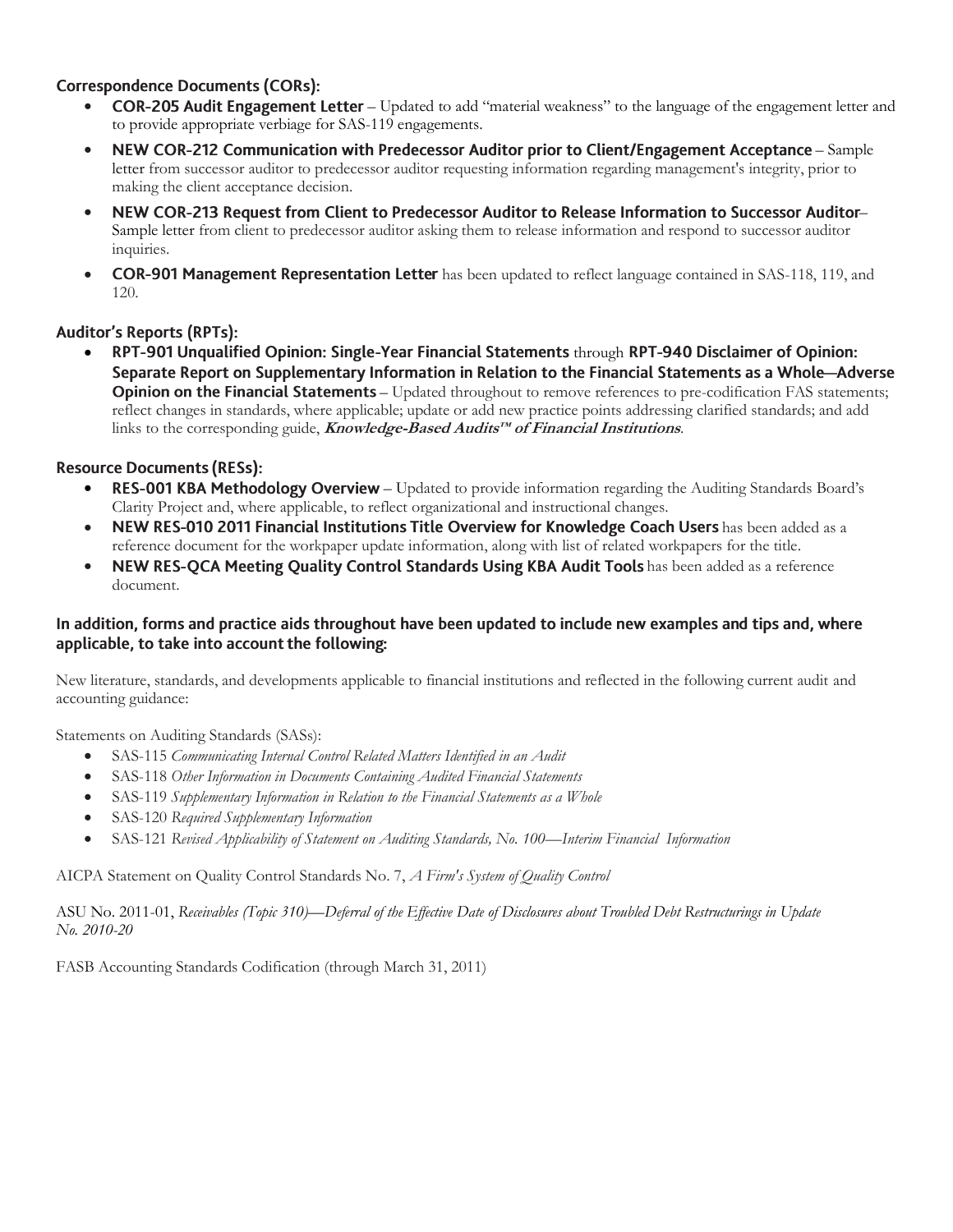# Additional Information on Knowledge Coach and the KBA Methodology

# **KBA Methodology**

The Knowledge-Based Audit (KBA) Methodology allows the results of one set of procedures to become the input for the next. The key components of the KBA Methodology include:

- An **Overview** that guides auditors through the new methodology.
- Customizable **Audit Programs** that take auditors through related steps and procedures.
- **Practice Aids** to help auditors complete steps or processes outlined in the Knowledge-Based Audit documents and Audit Programs.
- **Auditor's Reports** that provide a variety of sample auditor's opinions on audited financial statements.
- **Correspondence** documents that provide sample letters to be used to comply with GAAS requirement and in many other common situations.
- Knowledge-Based Audit documents, integral to the risk assessment and overall audit processes, which contain steps and procedures required by GAAS.

#### **Risk Assessment Standards-** The practice aids and tools in the 2011 Edition of Knowledge-Based<sup>ry</sup> Audits of Financial **Institutions** are designed around the AICPA's risk assessment standards to assist auditors of financial institutions by:

- Facilitating compliance with GAAS;
- Encouraging more effective audits through tailored audit programs and comprehensive practice aids;
- Helping auditors to focus on and respond to identified audit risks; and
- Enhancing audit documentation.

# ProSystem fx® Knowledge Coach

**ProSystem fx® Knowledge Coach** functionality allows auditors to use the Knowledge-Based-Audit methodology more efficiently by eliminating the need for duplicate entry of the same information, tailoring audit documentation to each particular engagement, and documenting the link between risks identified and procedures performed. **AUD-100 Tailoring Question Workpaper** is a document in Knowledge Coach that presents engagement-level questions designed to aid in tailoring the engagement documentation to fit each client. Completing the questions helps the auditor avoid duplication and unnecessary workpapers.

Before you begin your audit, please review the guidance in **AUD-101 Overall Audit Program**. This workpaper is intended to be your road map through a Knowledge-Based Audit methodology. You should start your audit with **AUD-100 Tailoring Question** Workpaper and AUD-101 Overall Audit Program.

**Risks** can be captured via the Risk Summary task pane from any Knowledge Coach workpaper by the current editor of **KBA-502 Summary of Risk Assessments**. This allows the user to continuously assess risks during the engagement. Several workpapers prompt the consideration of the presence of risks, but the Risk Summary task pane must be used to document those risks. All documented risks flow to the Risk Summary. To ensure risks show in findings tables, make sure to check the "workpaper identified in" field of the Risk pane.

**Information Flow** helps cut down on the time spent duplicating information across forms. In addition, the flow of consistent information ensures that information and updates to information are not missed between workpapers. Drill-down functionality helps the user navigate quickly to the source of the information, aiding in the review of the audit file.

**Diagnostics** help you keep track of unresolved issues like unanswered questions, incomplete risks, program steps not linked to risks or relevant assertions, missing workpaper, and more. Diagnostics now show when a form table has not been answered (i.e. tables in KBA-101 Overall Audit Strategy that are added by the tailoring questions in AUD-100 Tailoring Question Workpaper).

Links to Accounting Research Manager (ARM) – If you subscribe to an ARM library that includes audit content, you can link directly to source material from Resources within Knowledge Coach documents. These links have been updated to reference to the standards under the FASB Accounting Standards CodificationTM. Also, if you subscribe to the *Knowledge-Based Audit of Financial Institutions Guide* on ARM, you can take advantage of brand new links to the audit guide material from within the Knowledge Coach documents.

**Interpretive Guidance** is integrated into each Knowledge Coach template through the Tips view of each new task pane. Informational features include Practice Points, Examples, Optional Workpapers, and Resources to help auditors work more effectively and efficiently. We have also added the ability to navigate from Resources within a document or the tip pane directly to CCH's Accounting Research Manager and industry audit guides by simply clicking on the Reference.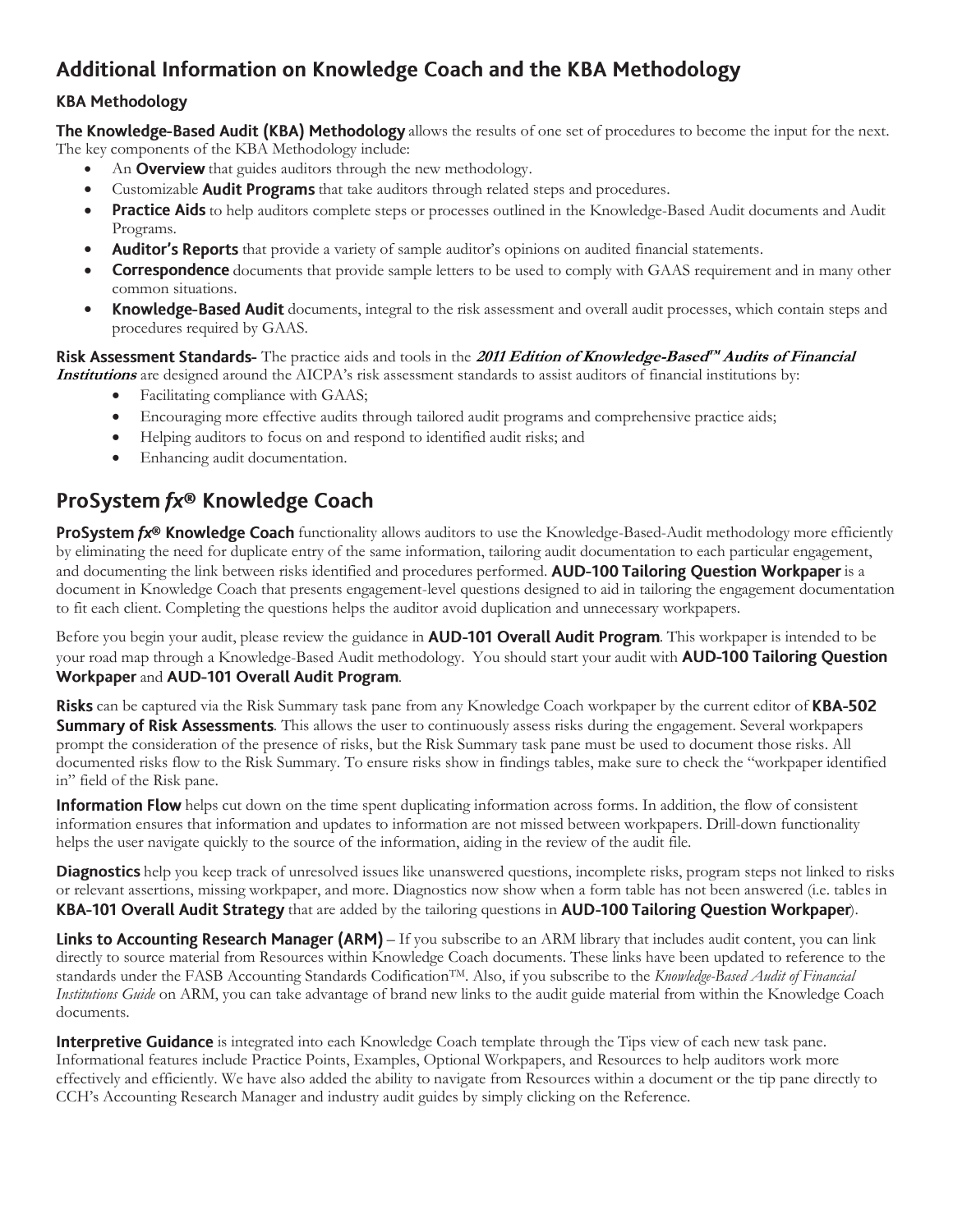#### Important:

- If you are updating from the 2010 Knowledge-Based Audits<sup>tM</sup> of Financial Institutions, you must install Engagement 6.8 and Knowledge Coach 1.8 or higher to ensure that your content updates correctly.
- Make sure to save changes to workpapers before closing the workpaper or the binder to ensure data is correctly updated.
- If your Current Editor Knowledge Coach MS Word workpapers become read-only or crash, please do the following o Keep the binder with the affected workpapers open.
	- Contact Customer Service at 1-800-PFX-9998, option 4 to obtain a repair utility.
- Knowledge Coach cannot be used within the Shared File Room (SFR) feature of Engagement. However, Knowledge Coach workpapers can be shared across team members through check in, check out, workpaper assignment, synching to the central file room and through peer-to-peer synch in the same way that other Engagement workpapers are shared.

#### **System Requirements**

- This title MUST be used with ProSystem *fx* Engagement version 6.8 and higher. If you are upgrading from ProSystem *fx*  Engagement 6.0, 6.1, 6.1.2, or 6.5 please contact Technical Support at 1-800-PFX-9998, option 4 for detailed instructions.
- A minimum of 2GB of RAM is required and 4 GB of RAM is recommended for optimal performance when opening and navigating through ProSystem *fx* Knowledge Coach documents.

# **Download Instructions**

Download the 2011 Knowledge-Based Audits<sup>TM</sup> of Financial Institutions from the **ProSystem fx Knowledge Coach Updates** section of the ProSystem *fx* Engagement Support Web site at the following URL: **http://support.cch.com/updates/KnowledgeCoach**, then select the **Knowledge Coach Series** and **Download file** link next to the **2011 Knowledge-Based Audits of Financial Institutions**. On some occasions the content package file (.KCP) has downloaded with the extension changed to .ZIP. If this occurs, please change the extension of the downloaded file to KCP using all capital letters.

**Important:** ProSystem  $f_x$  Engagement version 6.8 or higher must be installed on the computer in order to install this Knowledge Coach title. Additional requirements include Microsoft Office 2007, Microsoft Office 2003 Primary Interop Assemblies (PIA) and Visual Studios 2005 Tools for Office Second Edition Runtime (VSTOR).

The following 2011 Knowledge-Based Audits of Financial Institutions (10/18/11).KCP download is a proprietary file that must be installed from within Engagement. Save this KCP file to a location on your local drive, extract it, and follow the Installation Instructions included in the Release Bulletin.

# **Installation Instructions**

Once you have downloaded your Knowledge Coach title, you will need to add it to the list of titles within ProSystem *fx* Engagement. The only additional system requirement is approximately 75MB of disk space to store your Knowledge Coach program content files. Please refer to the ProSystem *fx* Engagement with Knowledge Coach Release Notes for any other system requirements.

After downloading the *2011 Knowledge-Based Audits of Financial Institutions,* do the following:

- 1. Launch the ProSystem *fx* Engagement Workpaper Management application so that the Local File Room is displayed. Select **Tools > Knowledge Coach Titles**. The Knowledge Coach Titles window will be displayed.
- 2. Choose **Add Title**.
- 3. Browse to the title package file (\*.KCP) that you previously downloaded and extracted from the ProSystem *fx* Knowledge Coach Support Web site.
- 4. Choose **Open**.

The system will display a progress indicator while the title package is added. You will receive a message that the title has been successfully installed once the process is complete.

Once the title is added, you must release it, so that other staff members in your firm can use it. You may also wish to "unrelease" previous versions of the title.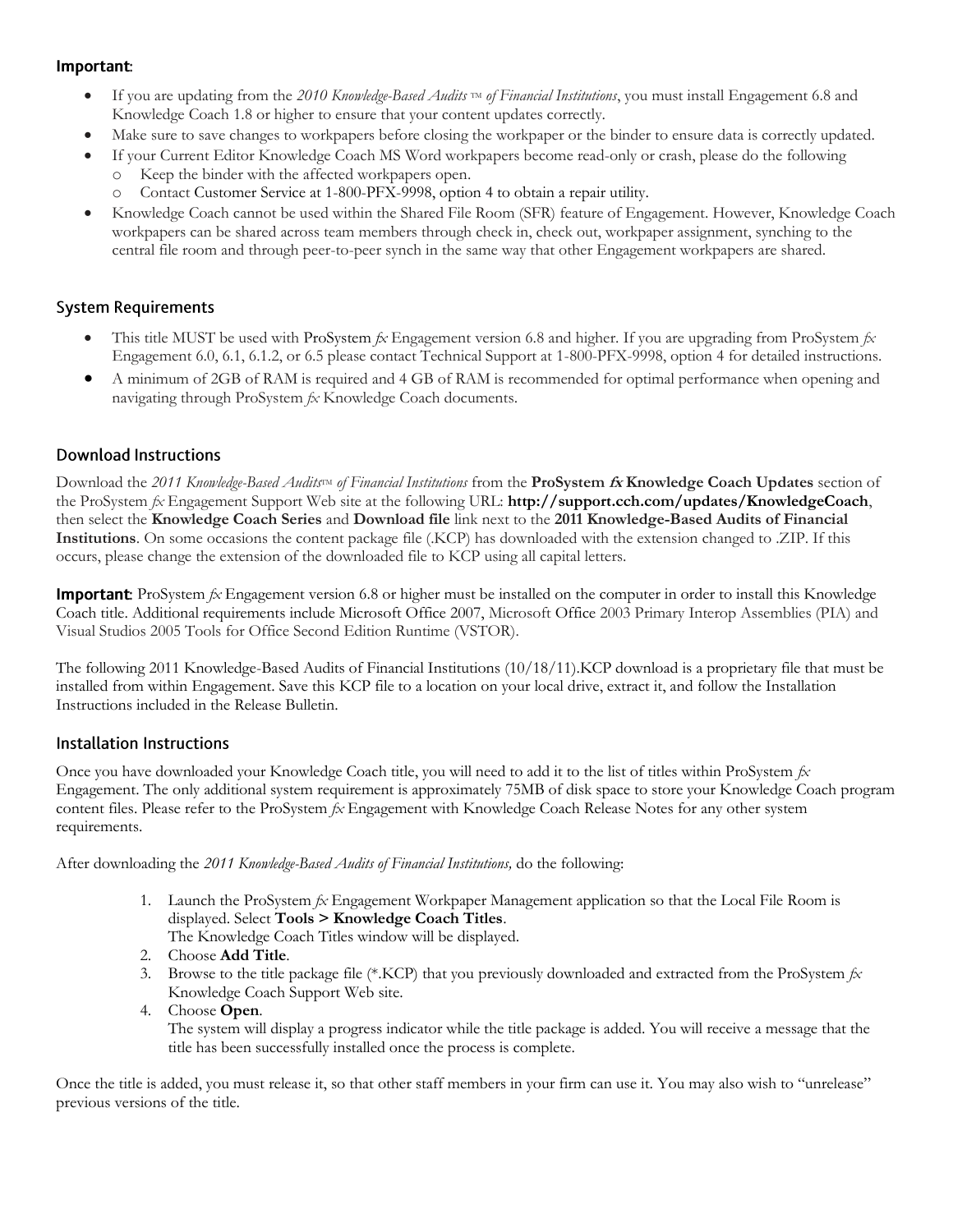To unrelease a title:

- 1. Select a previous version of the KBA Financial Institutions title
- 2. Choose **Unrelease Title**. The date will be removed from the *Date released* column and staff that do not have the staff group property right to insert unreleased titles will not be able to insert the unreleased titles into a binder.

You can determine this access in the **ProSystem fx Engagement Admin** module by selecting a staff group and choosing **File > Properties > Content** "Insert Knowledge Coach workpapers from unreleased titles" option

To release a title:

- 1. Select one of the Knowledge Coach titles in the list that has been added but is not yet released.
- 2. Choose **Release Title**. The current date and time will be displayed in the *Date released* column, and the status will change to "Released."

Note: You must add and assign a Knowledge Coach module as well as the Knowledge Tools title license in the ProSystem *fx* Engagement Administrator before using the workpapers.

**Important:** Once the 2011 Knowledge-Based Audits of Financial Institutions title has been added and released, it will be automatically deployed to other staff members when they login to the "Office" location, or when they synchronize a binder that contains Knowledge Coach workpapers from this title.

#### **Online Permission Key**

Permission key files may be downloaded from our Web site at **http://tax.cchgroup.com** or when adding or updating the new licenses within ProSystem *fx* Engagement with Knowledge Coach version 6.8 and higher. After updating the license file in the ProSystem *fx* Engagement Admin module, licenses need to be assigned to the staff who will use 2011 *Knowledge-Based Audits*<sup>IM</sup> of *Financial Institutions*.

If you have not already established a Single Sign-on (SSO) account with Customer Service, we urge you to do so at this time.

Permission keys are no longer generally distributed via floppy diskette. You can choose to continue receiving the diskette by going to **http://tax.cchgroup.com/pfxsupport**, clicking the Firm Administration link, and making the appropriate selection (SSO access is required), or by contacting Customer Service at 1-800-PFX-9998, option 4.

# **Accounting Research Manager**

CCH's Accounting Research Manager is the most comprehensive, up-to-date and objective online database of financial reporting literature. It includes all authoritative and proposed accounting, auditing, and SEC literature, plus independent, expert-written interpretive guidance.

Our Weekly Summary email newsletter highlights the key developments of the week, giving you assurance that you have the most current information. It provides links to new FASB, AICPA, SEC, EITF, and IASB authoritative and proposal-stage literature, plus guidance from financial reporting experts.

Our team of content experts updates the system on a daily basis, so you can stay as current as possible. What's more, our experts attend critical standard-setting meetings and summarize the results for you, which means you'll learn of newly released literature and deliberations of current financial reporting projects as soon as they occur! Plus, you'll benefit from their easy-to-understand technical translations. Our expert's interpretations clearly lay out what the rules mean from your perspective.

Newly available is the Knowledge-Based Financial Institutions, an audit guide that helps you comply with the AICPA's risk assessment standards and has incorporated the Knowledge-Based Audit methodology. The primary objective of the guide is to provide practitioners with an effective approach for conducting audits of financial institutions. This publication supplements and complements the KBA documents that are available in Knowledge Coach.

With Accounting Research Manager, you maximize the efficiency of your research time, while enhancing your results. Learn more about our content, our experts, and how you can request your free trial by visiting

**http://www.accountingresearchmanager.com**. You can also access the Accounting Research Manager Web site by selecting the item in ProSystem *fx* Engagement from the Guidance tab on the Shortcuts bar in the Binder window.